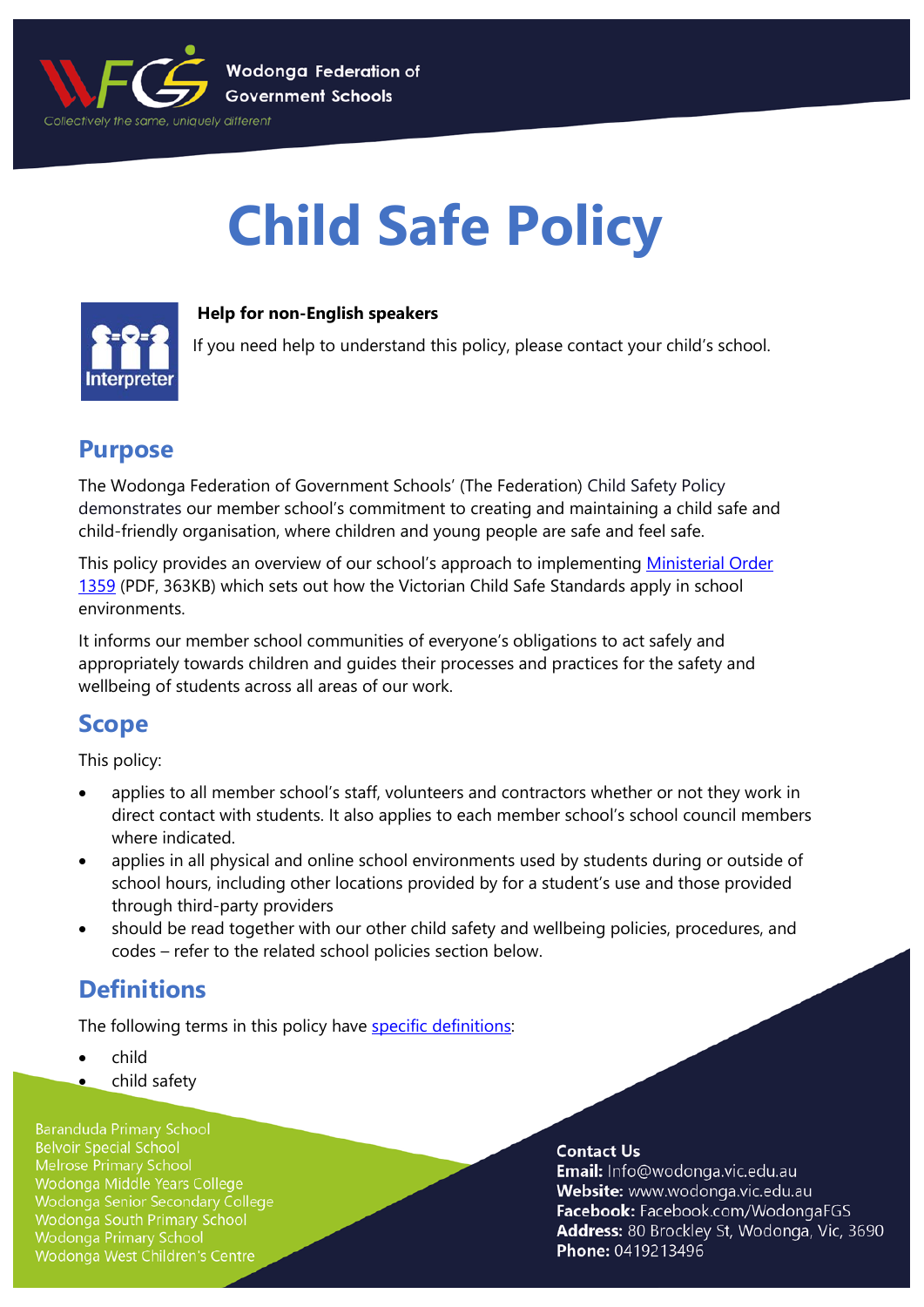

- child abuse
- child-connected work
- child-related work
- school environment
- school boarding environment
- school staff
- school boarding premises staff
- school governing authority
- school boarding premises governing authority
- student
- volunteer.

# **Statement of commitment to child safety**

The Federation and its member schools are a child safe organisation which welcomes all children, young people and their families.

We are committed to providing environments where our students are safe and feel safe, where their participation is valued, their views respected, and their voices are heard about decisions that affect their lives. Our child safe policies, strategies and practices are inclusive of the needs of all children and students.

We have no tolerance for child abuse and take proactive steps to identify and manage any risks of harm to students in our school environments.

We promote positive relationships between students and adults and between students and their peers. These relationships are based on trust and respect.

We take proactive steps to identify and manage any risk of harm to students in our school environments. When child safety concerns are raised or identified, we treat these seriously and respond promptly and thoroughly.

Particular attention is given to the child safety needs of Aboriginal students, those from culturally and linguistically diverse backgrounds, international students, students with disabilities, those unable to live at home, children and young people who identify as lesbian, gay, bisexual, trans and gender diverse, intersex and queer (LGBTIQ+) and other students experiencing risk or vulnerability. Inappropriate or harmful behaviour targeting students based on these or other characteristics, such as racism or homophobia, are not tolerated at our schools, and any instances identified will be addressed with appropriate consequences.

Child safety is a shared responsibility. Every person involved in our schools has an important role in promoting child safety and wellbeing and promptly raising any issues or concerns about child's safety.

**Baranduda Primary School Belvoir Special School** Melrose Primary School Wodonga Middle Years College Wodonga Senior Secondary College Wodonga South Primary School Wodonga Primary School Wodonga West Children's Centre

### **Contact Us**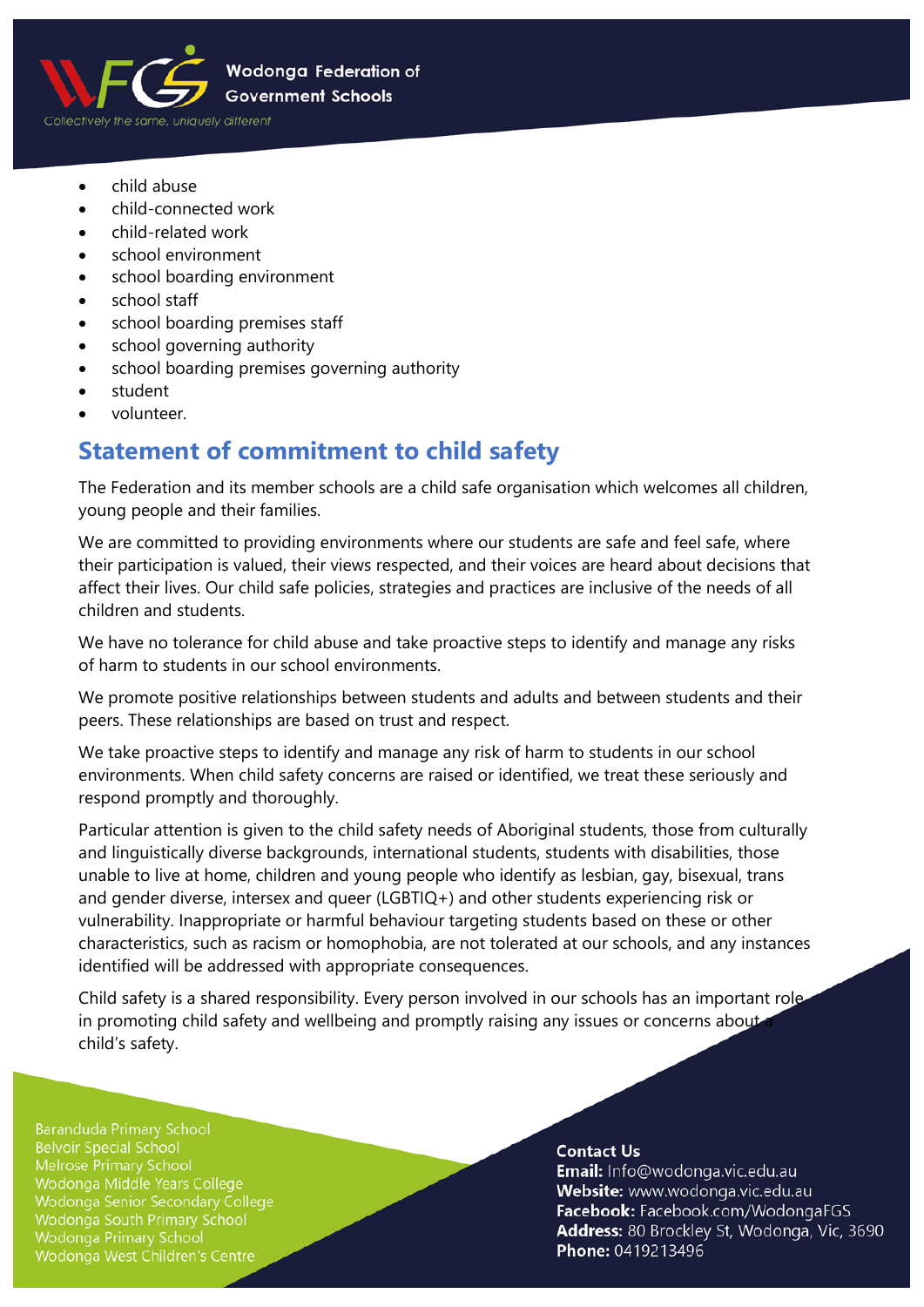

We are committed to regularly reviewing our child safe practices, and seeking input from our students, families, staff, and volunteers to inform our ongoing strategies.

# **Roles and responsibilities**

### **School leadership team**

Our member school leadership teams (comprising of but not limited to the principal and assistant principal) are responsible for ensuring that a strong child safe culture is created and maintained, and that policies and practices are effectively developed and implemented in accordance with Ministerial Order 1359.

Principals and assistant principals will:

- ensure effective child safety and wellbeing governance, policies, procedures, codes and practices are in place and followed
- model a child safe culture that facilitates the active participation of students, families and staff in promoting and improving child safety, cultural safety and wellbeing
- enable inclusive practices where the diverse needs of all students are considered
- reinforce high standards of respectful behaviour between students and adults, and between students
- promote regular open discussion on child safety issues within the school community including at leadership team meetings, staff meetings and school council meetings
- facilitate regular professional learning for staff and volunteers (where appropriate) to build deeper understandings of child safety, cultural safety, student wellbeing and prevention of responding to abuse
- create an environment where child safety complaints and concerns are readily raised, and no one is discouraged from reporting an allegation of child abuse to relevant authorities.

### **School staff and volunteers**

All staff and volunteers will:

- participate in child safety and wellbeing induction and training provided by each member school or the Department of Education and Training, and always follow Federation's child safe policies and procedures
- act in accordance with the Federation's Child Safety Code of Conduct (http://www.wodonga.vic.edu.au/child-safe/)
- identify and raise concerns about child safety issues in accordance with our Child Safety Responding and Reporting Obligations Policy and Procedures

**Baranduda Primary School Belvoir Special School** Melrose Primary School Wodonga Middle Years College Wodonga Senior Secondary College Wodonga South Primary School Wodonga Primary School Wodonga West Children's Centre

### **Contact Us**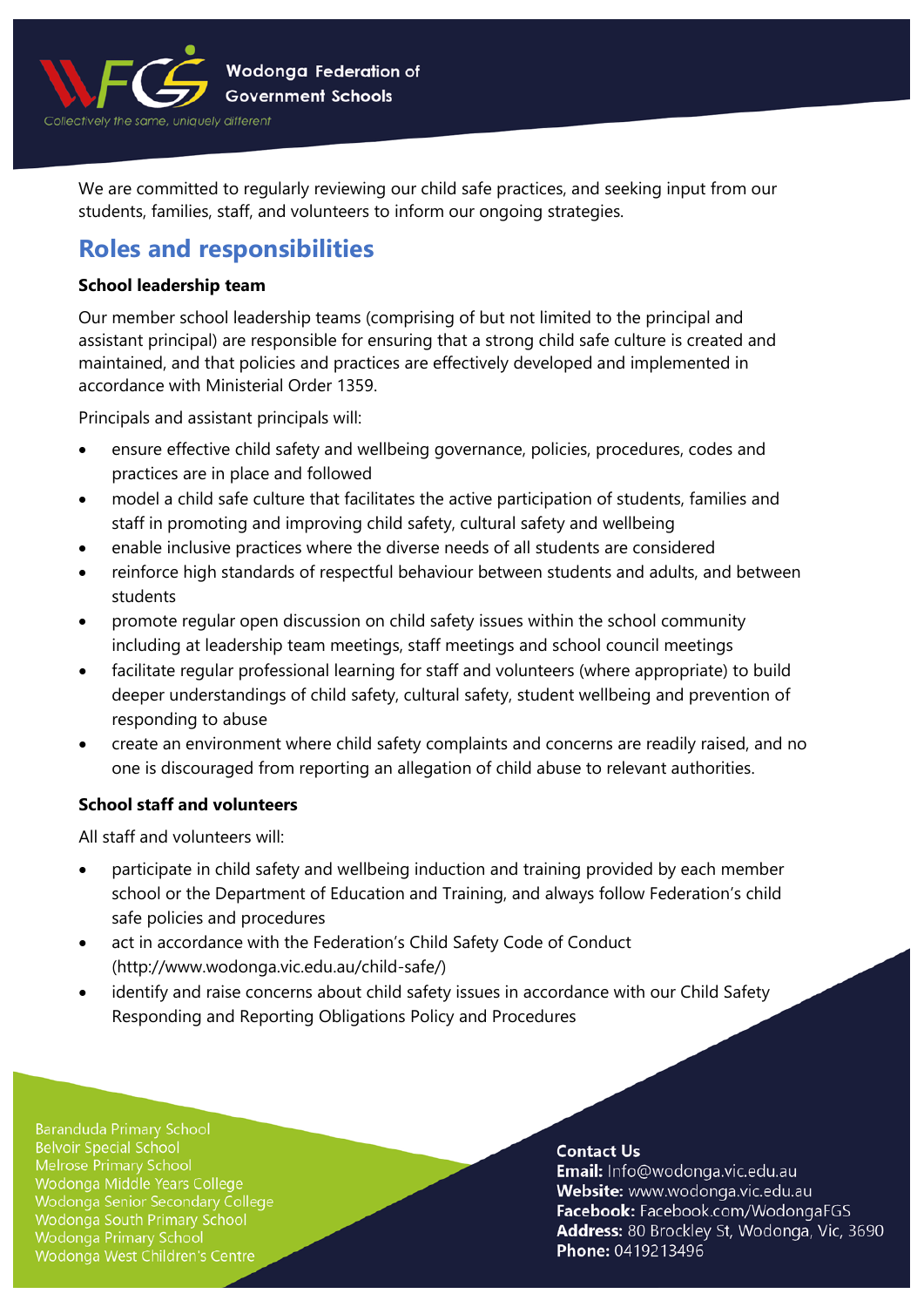

- (http://www.wodonga.vic.edu.au/child-safe/), including following the [Four Critical Actions for](https://www.education.vic.gov.au/school/teachers/health/childprotection/Pages/report.aspx)  **[Schools](https://www.education.vic.gov.au/school/teachers/health/childprotection/Pages/report.aspx)**
- ensure students' views are taken seriously and their voices are heard about decisions that affect their lives
- implement inclusive practices that respond to the diverse needs of students.

### **School council**

In performing the functions and powers given to them under the *Education and Training Reform Act 2006*, school council members will:

- champion and promote a child safe culture with the broader school community
- ensure that child safety is a regular agenda item at school council meetings
- undertake annual training on child safety
- approve updates to, and act in accordance with the Child Safety Code of Conduct to the extent that it applies to school council employees and members
- when hiring school council employees, ensure that selection, supervision, and management practices are child safe. Across the our member schools, school council employment duties are delegated to the principal who is bound by this policy.

### **Specific staff child safety responsibilities**

Each member school has nominated a child safety champion to support the principal to implement our child safety policies and practices, including staff and volunteer training.

The responsibilities of the child safety champion are outlined at Guidance for child safety [champions.](https://www.vic.gov.au/guidance-child-safety-champions) 

Our principal and child safety champion are the first point of contact for child safety concerns or queries and for coordinating responses to child safety incidents.

- The Assistant Principal at each member school is responsible for monitoring the school's compliance with the Child Safe Policy. Anyone in our school community should approach the Assistant Principal if they have any concerns about the school's compliance with the Child Safe Policy
- The Principal of each member school is responsible for informing the school community about this policy, and making it publicly available
- Other specific roles and responsibilities are named in other child safety policies and procedures, including the Child Safety Code of Conduct, Child Safety Responding and

**Baranduda Primary School Belvoir Special School** Melrose Primary School Wodonga Middle Years College Wodonga Senior Secondary College Wodonga South Primary School Wodonga Primary School Wodonga West Children's Centre

### **Contact Us**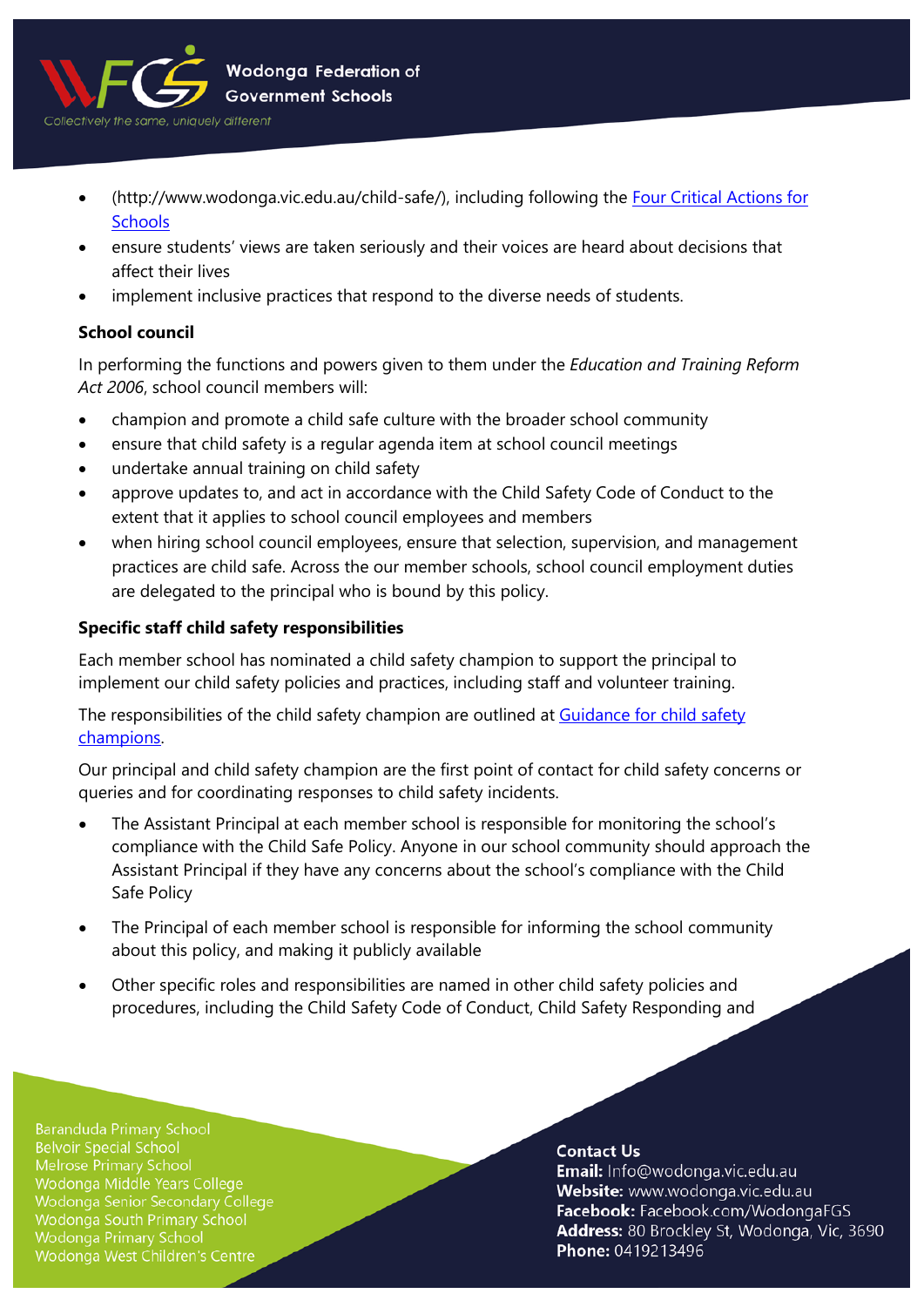

• Reporting Obligations (including Mandatory Reporting) Policy and Procedures, and Child Safety Risk Register.

Our member schools has also established a Child Safety and Wellbeing Team and a Student Reference Group on child safety. The Child Safety and Wellbeing Team meet regularly to identify and respond to any ongoing matters related to child safety and wellbeing. The Student Reference Group provides an opportunity for students to provide input into school strategies.

Our Risk Management Committee monitors the Child Safety Risk Register.

# **Child Safety Code of Conduct**

Our Child Safety Code of Conduct sets the boundaries and expectations for appropriate behaviours between adults and students. It also clarifies behaviours that are not acceptable in our physical and online environments.

We ensure that students also know what is acceptable and what is not acceptable so that they can be clear and confident about what to expect from adults in the school.

The Child Safety Code of Conduct [\(http://www.wodonga.vic.edu.au/child-safe/\)](http://www.wodonga.vic.edu.au/child-safe/) also includes processes to report inappropriate behaviour.

# **Managing risks to child safety and wellbeing**

Our member schools identify, assess and manage risks to child safety and wellbeing in our physical and online school environments. These risks are managed through our child safety and wellbeing policies, procedures and practices, and in our activity specific risk registers, such as those we develop for off-site overnight camps, adventure activities and facilities and services we contract through third party providers for student use.

Our member schools' Child Safety Risk Register is used to record any identified risks related to child abuse alongside actions in place to manage those risks. Each member school's leadership team will monitor and evaluate the effectiveness of the actions in the Child Safety Risk Register at least annually.

## **Establishing a culturally safe environment**

Across the Federation and its member schools, we are committed to establishing an inclusive and culturally safe school where the strengths of Aboriginal culture, values and practices are respected.

**Baranduda Primary School Belvoir Special School Melrose Primary School** Wodonga Middle Years College Wodonga Senior Secondary College Wodonga South Primary School **Wodonga Primary School** Wodonga West Children's Centre

### **Contact Us**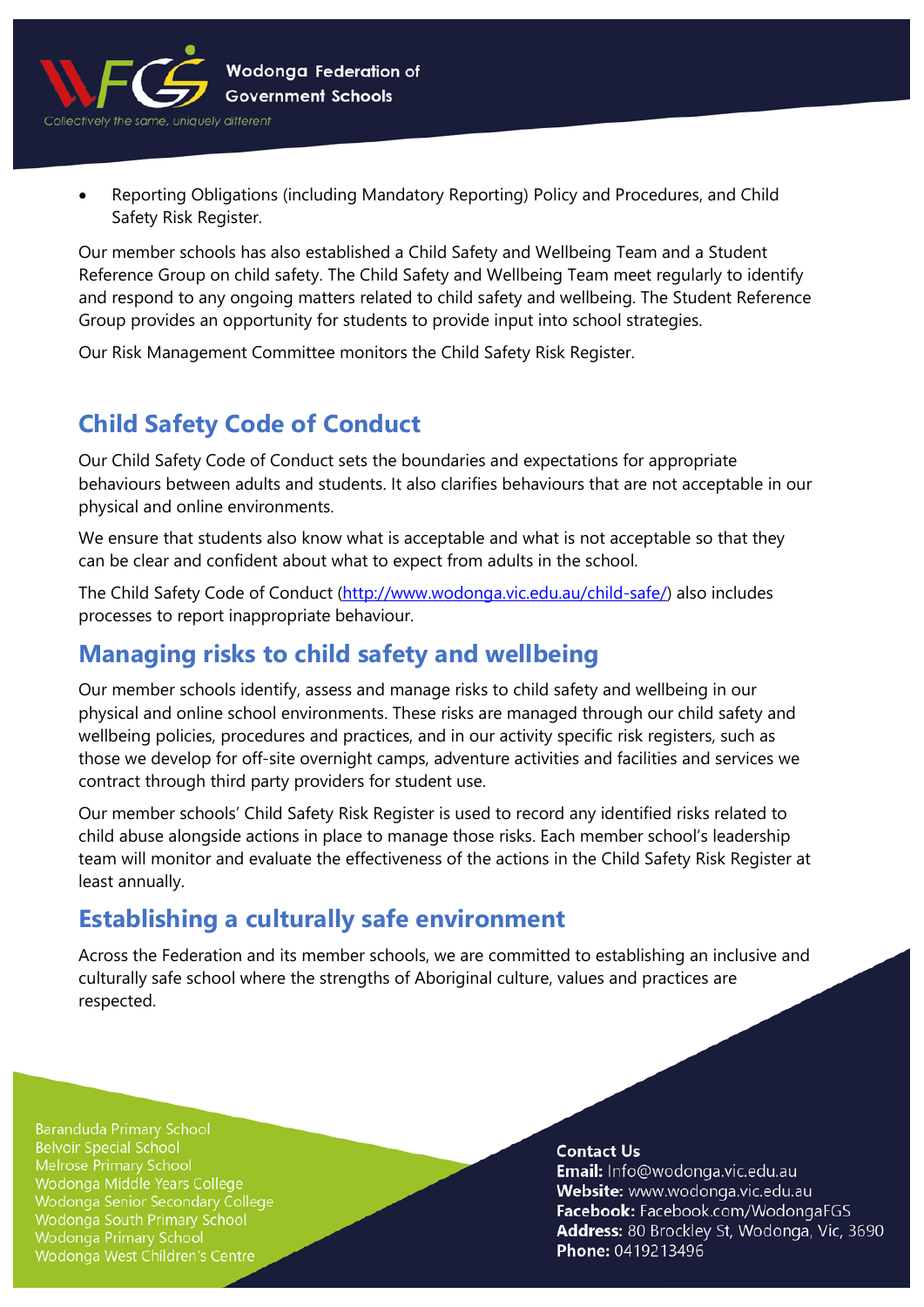

We think about how every student can have a positive experience in a safe environment. For Aboriginal students, we recognise the link between Aboriginal culture, identity and safety and actively create opportunities for Aboriginal students and the Aboriginal community to have a voice and presence in our school planning, policies, and activities.

Each member school's Reconciliation Action outlines the measures we have in place to maintain an inclusive and culturally safe school for Aboriginal children and students.

### **Student empowerment**

To support child safety and wellbeing across our member schools, we work to create an inclusive and supportive environment that encourages students and families to contribute to our child safety approach and understand their rights and their responsibilities.

Respectful relationships between students are reinforced and we encourage strong friendships and peer support in the school to ensure a sense of belonging through implementing the whole school approach to Respectful Relationships, each memer schools' student Code of Conduct, and school values.

Our member schools inform students of their rights through our whole school approach to Respectful Relationships and give them the skills and confidence to recognise unsafe situations with adults or other students and to speak up and act on concerns relating to themselves or their peers. We ensure our students know who to talk to if they are worried or feeling unsafe and we encourage them to share concerns with a trusted adult at any time. Students and families can also access information on how to report concerns at their school's reception.

When our member schools are gathering information in relation to a complaint about alleged misconduct or abuse of a child, they will listen to the complainant's account and take them seriously, check their understanding of the complaint, support the student and keep them (and their parents and carers, as appropriate) informed about progress.

## **Family engagement**

Our families and the school community have an important role in monitoring and promoting children's safety and wellbeing and helping children to raise any concerns.

To support family engagement, our member schools are committed to providing families and community with accessible information about our child safe policies and practices and involving them in our approach to child safety and wellbeing.

**Baranduda Primary School Belvoir Special School Melrose Primary School** Wodonga Middle Years College Wodonga Senior Secondary College Wodonga South Primary School **Wodonga Primary School** Wodonga West Children's Centre

### **Contact Us**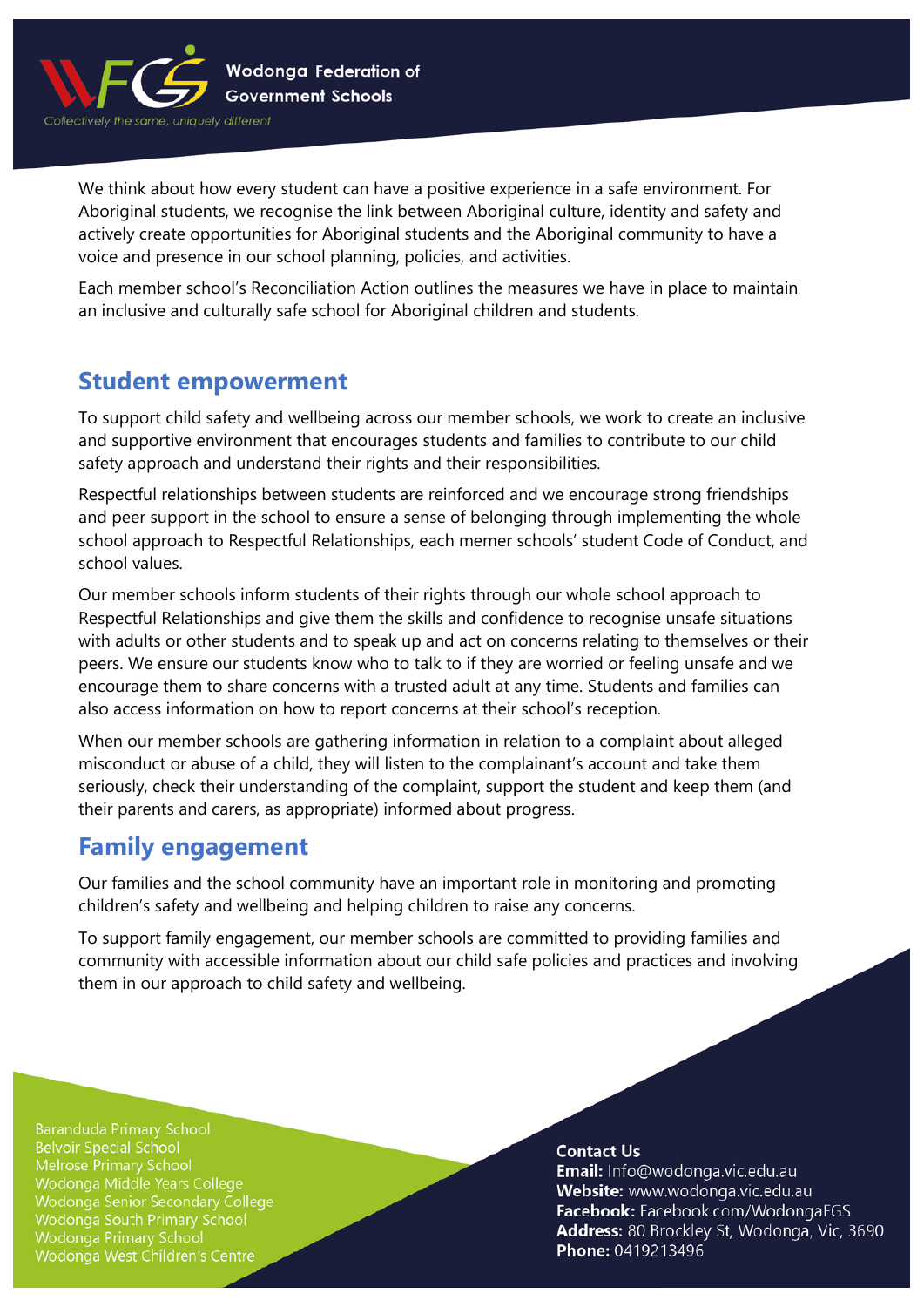

We will create opportunities for families to have input into the development and review of our child safety policies and practices and encourage them to raise any concerns and ideas for improvement.

We do this by:

- The Federation and each member will seek input from families and the community through newsletters, school council, subcommittees of school council, student, staff, and parent meetings etc.
- Each school community will be informed of any adoption or modification to our child safety policies through their school newsletter
- all of our child safety policies and procedures will be available for students and parents on the Federation website and each member schools' website
- Newsletters will inform families and the school community about any significant updates to our child safety policies or processes, and strategies or initiatives that we are taking to ensure student safety
- PROTECT Child Safety posters will be displayed across each member schools

# **Diversity and equity**

As a child safe organisation, we celebrate the rich diversity of our students, families and community and promote respectful environments that are free from discrimination. Our focus is on wellbeing and growth for all.

We recognise that every child has unique skills, strengths and experiences to draw on.

We pay particular attention to individuals and groups of children and young people in our community with additional and specific needs. This includes tailoring our child safety strategies and supports to the needs of:

- Aboriginal/Torres Strait Islander children and young people
- children from culturally and linguistically diverse backgrounds
- children and young people with disabilities
- children unable to live at home or impacted by family violence
- international students
- children and young people who identify as LGBTIQ+.

Eash of our member schools' have a Student Wellbeing and Engagement Policy which provides more information about the measures we have in place to support diversity and equity.

**Baranduda Primary School Belvoir Special School** Melrose Primary School Wodonga Middle Years College Wodonga Senior Secondary College Wodonga South Primary School Wodonga Primary School Wodonga West Children's Centre

### **Contact Us**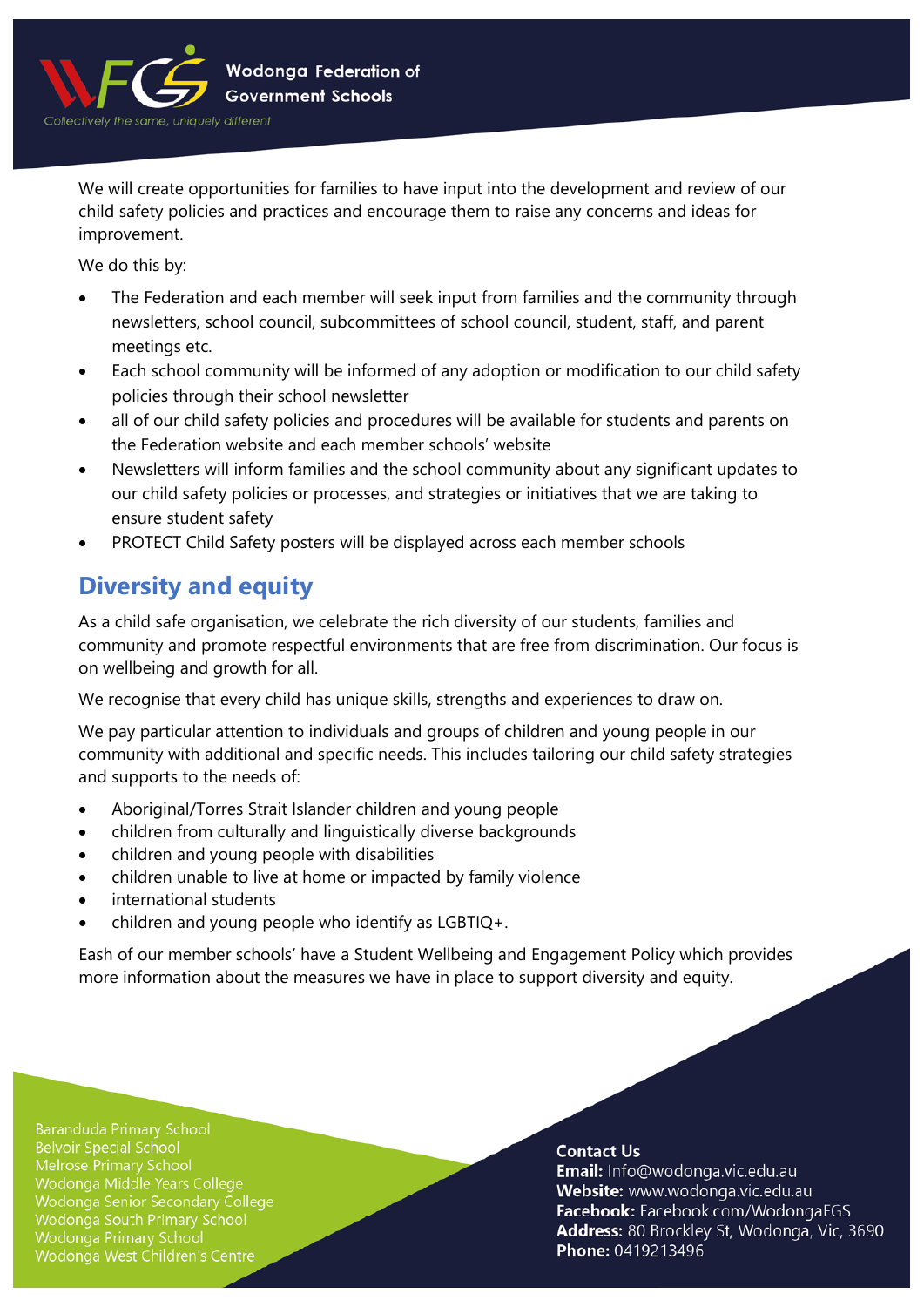

# **Suitable staff and volunteers**

Our Federation member schools, apply robust child safe recruitment, induction, training, and supervision practices to ensure that all staff, contractors, and volunteers are suitable to work with children.

### **Staff recruitment**

When recruiting staff, we follow the Department of Education and Training's recruitment policies and guidelines, available on the Policy and Advisory Library (PAL) at:

- [Recruitment in Schools](https://www2.education.vic.gov.au/pal/recruitment-schools/overview)
- **Suitability for [Employment Checks](https://www2.education.vic.gov.au/pal/suitability-employment-checks/overview)**
- [School Council Employment](https://www2.education.vic.gov.au/pal/school-council-employment/overview)
- [Contractor OHS Management.](https://www2.education.vic.gov.au/pal/contractor-ohs-management/policy)

When engaging staff to perform child-related work, we:

- sight, verify and record the person's Working with Children clearance or equivalent background check such as a Victorian teaching registration
- collect and record:
	- o proof of the person's identity and any professional or other qualifications
	- o the person's history of working with children
	- o references that address suitability for the job and working with children.

### **Staff induction**

All newly appointed staff will be expected to participate in our child safety and wellbeing induction program. The program will include a focus on:

- the Child Safe Policy (this document)
- the Child Safety Code of Conduct
- the Child Safety Responding and Reporting Obligations (including Mandatory Reporting) Policy and Procedures and
- any other child safety and wellbeing information that school leadership considers appropriate to the nature of the role.

### **Ongoing supervision and management of staff**

All staff engaged in child-connected work will be supervised appropriately to ensure that their behaviour towards children is safe and appropriate.

**Baranduda Primary School Belvoir Special School** Melrose Primary School Wodonga Middle Years College Wodonga Senior Secondary College Wodonga South Primary School Wodonga Primary School Wodonga West Children's Centre

### **Contact Us**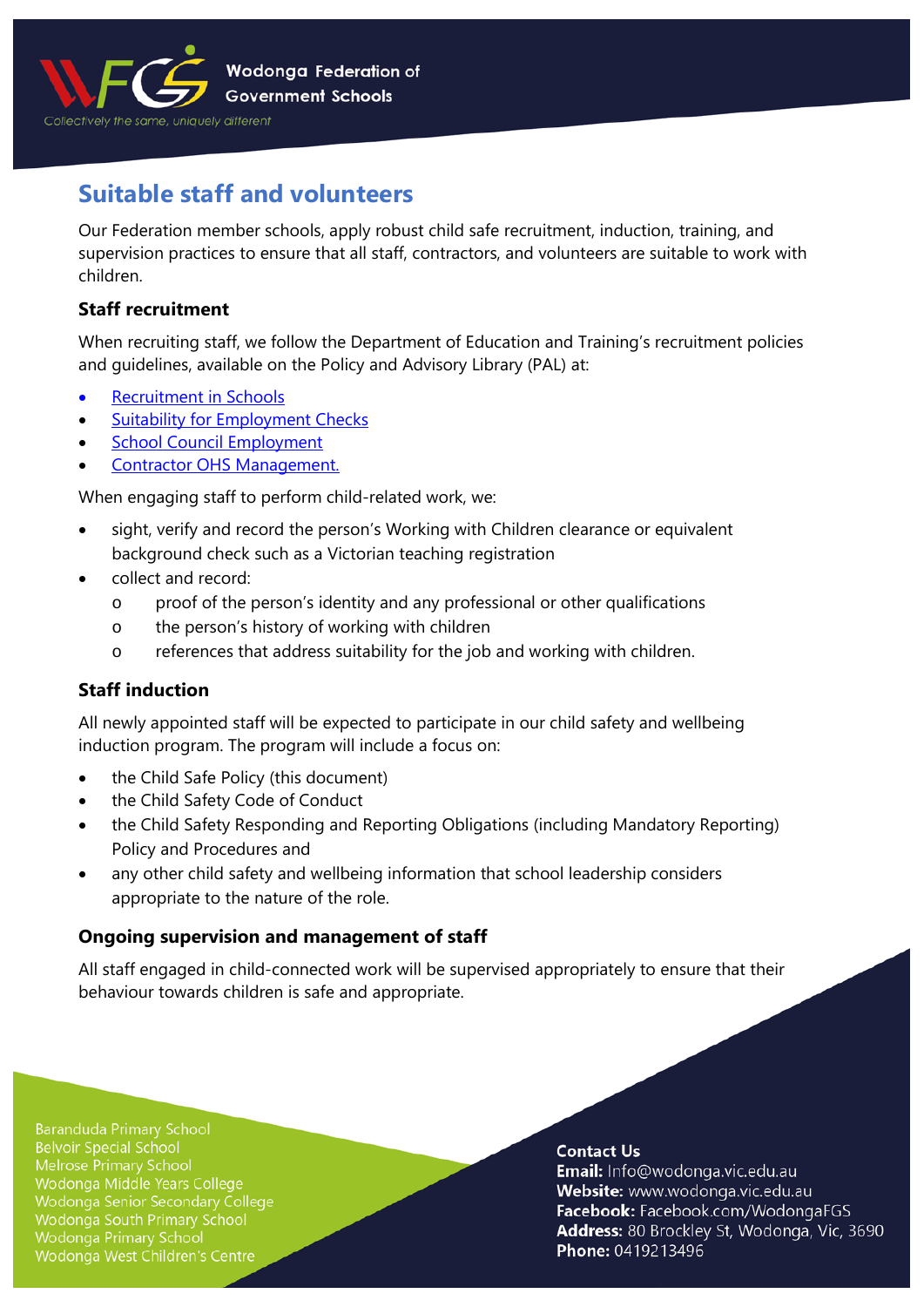

Staff will be monitored and assessed to ensure their continuing suitability for child-connected work. This will be done by regular performance review.

Inappropriate behaviour towards children and young people will be managed swiftly and in accordance with our school and department policies and our legal obligations. Child safety and wellbeing will be paramount.

### **Suitability of volunteers**

All volunteers are required to comply with Volunteers Policy, which describes how we assess the suitability of prospective volunteers and outlines expectations in relation to child safety and wellbeing induction and training, and supervision and management.

## **Child safety knowledge, skills and awareness**

Ongoing training and education are essential to ensuring that staff understand their roles and responsibilities and develop their capacity to effectively address child safety and wellbeing matters.

In addition to the child safety and wellbeing induction, our staff will participate in a range of training and professional learning to equip them with the skills and knowledge necessary to maintain a child safe environment.

Staff child safety and wellbeing training will be delivered at least annually and will include guidance on:

- our schools' child safe policies, procedures, codes, and practices
- completing the Protecting Children [Mandatory Reporting and Other Legal Obligations](http://elearn.com.au/det/protectingchildren/) online module annually
- recognising indicators of child harm including harm caused by other children and students
- responding effectively to issues of child safety and wellbeing and supporting colleagues who disclose harm
- how to build culturally safe environments for children and students
- information sharing and recordkeeping obligations
- how to identify and mitigate child safety and wellbeing risks in the school environment.

Other professional learning and training on child safety and wellbeing, for example, training for our volunteers, will be tailored to specific roles and responsibilities and any identified or emerging needs or issues.

**Baranduda Primary School Belvoir Special School** Melrose Primary School Wodonga Middle Years College Wodonga Senior Secondary College Wodonga South Primary School Wodonga Primary School Wodonga West Children's Centre

#### **Contact Us**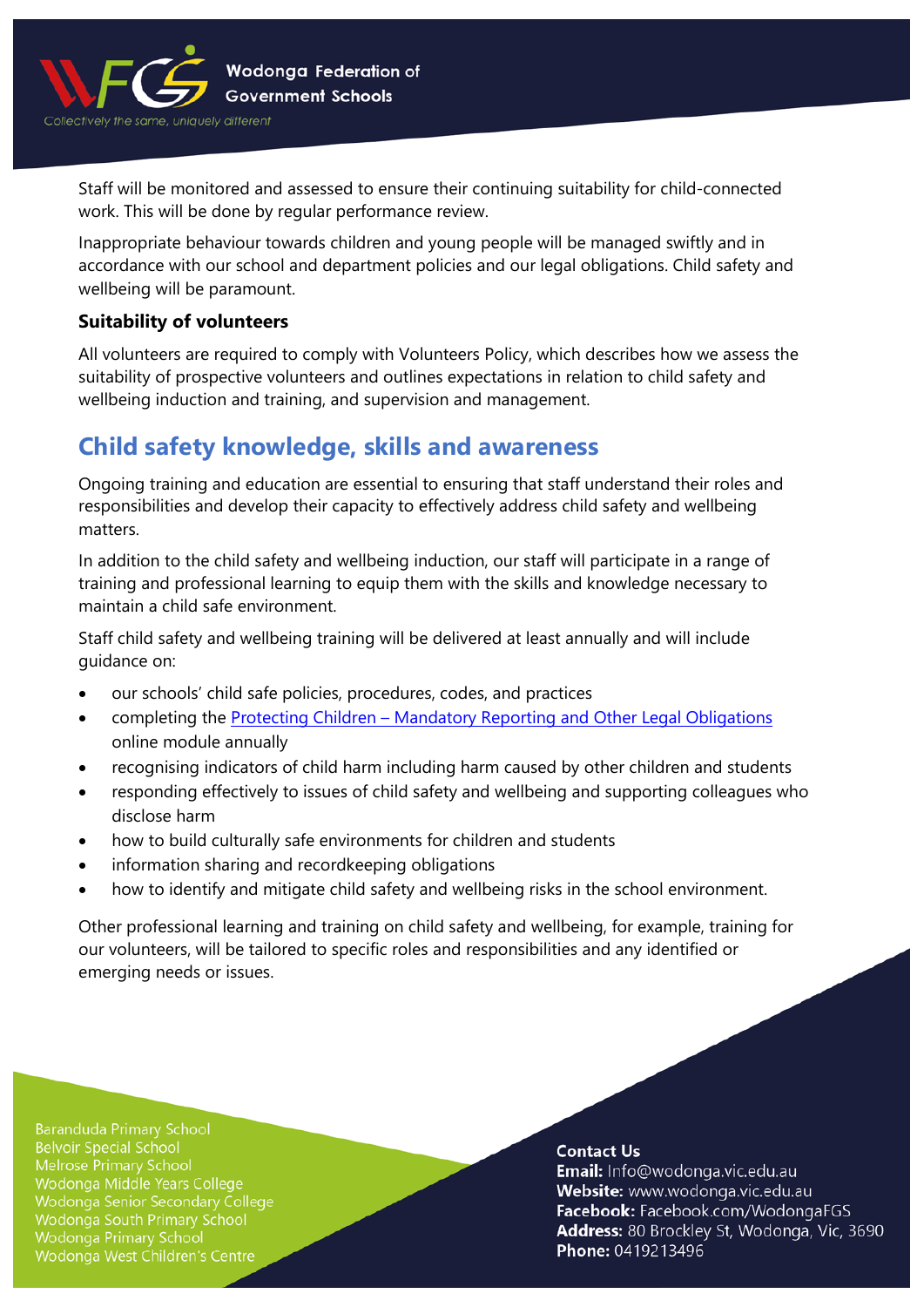

### **School council training and education**

To ensure our school councils are equipped with the knowledge required to make decisions in the best interests of student safety and wellbeing, and to identify and mitigate child safety and wellbeing risks in our school environment, the councils are trained at least annually. Training includes guidance on:

- individual and collective obligations and responsibilities for implementing the Child Safe Standards and managing the risk of child abuse
- child safety and wellbeing risks in our school environment
- Wodonga Federation of Government Schools' child safety and wellbeing policies, procedures, codes and practices.

## **Complaints and reporting processes**

The Federation's member schools fosters a culture that encourages staff, volunteers, students, parents, and the school community to raise concerns and complaints. This makes it more difficult for breaches of the code of conduct, misconduct or abuse to occur and remain hidden.

We have clear pathways for raising complaints and concerns and responding and this is documented in our Federation's Complaint Policy. The Complaints Policy can be found at <http://www.wodonga.vic.edu.au/our-federation/policiespublications/>

If there is an incident, disclosure, allegation or suspicion of child abuse, all staff and volunteers (including school council employees and homestay providers) must follow our Child Safety Responding and Reporting Obligations Policy and Procedures. Our policy and procedures address complaints and concerns of child abuse made by or in relation to a child or student, school staff, volunteers, contractors, service providers, visitors or any other person while connected to the school.

As soon as any immediate health and safety concerns are addressed, and relevant school staff have been informed, we will ensure our school follows:

- the [Four Critical Actions](https://www.education.vic.gov.au/Documents/about/programs/health/protect/FourCriticalActions_ChildAbuse.pdf) for complaints and concerns relating to adult behaviour towards a child
- the [Four Critical Actions: Student Sexual Offending](https://www.education.vic.gov.au/school/teachers/health/childprotection/Pages/stusexual.aspx) for complaints and concerns relating to student sexual offending

Each schools' Student Wellbeing and Engagement Policy can be found on their website and the Federation's Bullying Prevention Policy can be found at [http://www.wodonga.vic.edu.au/our](http://www.wodonga.vic.edu.au/our-federation/policiespublications/)[federation/policiespublications/](http://www.wodonga.vic.edu.au/our-federation/policiespublications/) both these policies cover complaints and concerns relating to student physical violence or other harmful behaviours.

**Baranduda Primary School Belvoir Special School** Melrose Primary School Wodonga Middle Years College Wodonga Senior Secondary College Wodonga South Primary School **Wodonga Primary School** Wodonga West Children's Centre

### **Contact Us**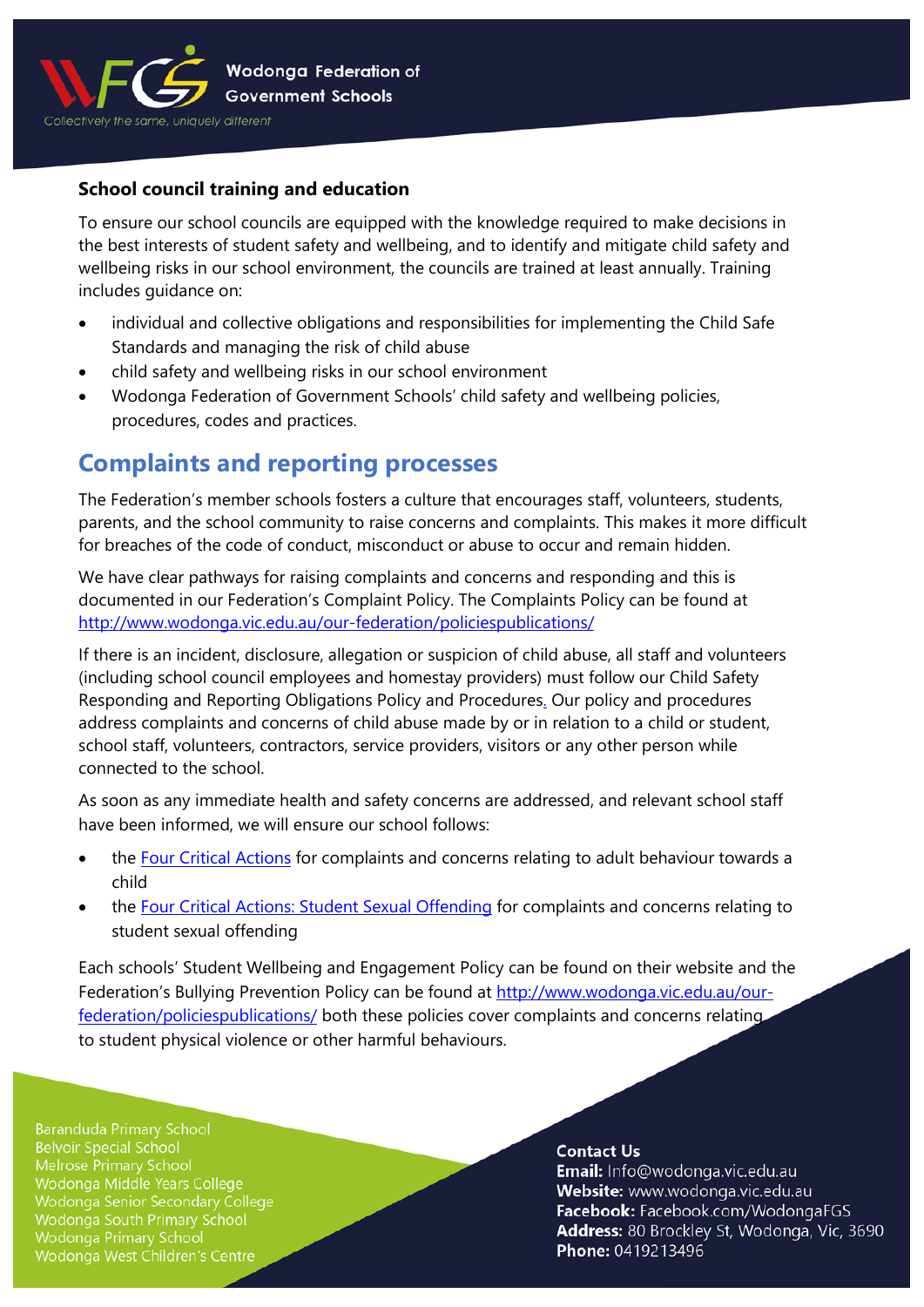

# **Communications**

The Federation and its member schools are committed to communicating our child safety strategies to our school communities through:

- ensuring that key child safety and wellbeing policies are available on our website including the Child Safe Policy (this document), Child Safety Code of Conduct, and the Child Safety Responding and Reporting Obligations (including Mandatory Reporting) Policy and Procedure
- displaying PROTECT posters around the schools
- updates in our school newsletters
- ensuring that child safety is a regular agenda item at school leadership meetings, staff meetings and school council meetings.

# **Privacy and information sharing**

Eacg Federation school collects, uses, and discloses information about children and their families in accordance with Victorian privacy laws, and other relevant laws. For information on how our schools collect, use and disclose information refer to: **Schools' Privacy Policy**.

### **Records management**

We acknowledge that good records management practices are a critical element of child safety and wellbeing and manage our records in accordance with the Department of Education and Training's policy: Records Management - School Records

# **Review of child safety practices**

The Federation has an established process for the review and ongoing improvement of our child safe policies, procedures, and practices.

We will:

- review and improve our policy every 2 years or after any significant child safety incident
- analyse any complaints, concerns, and safety incidents to improve policy and practice
- act with transparency and share pertinent learnings and review outcomes with school staff and our school communities.

**Baranduda Primary School Belvoir Special School** Melrose Primary School Wodonga Middle Years College Wodonga Senior Secondary College Wodonga South Primary School **Wodonga Primary School** Wodonga West Children's Centre

### **Contact Us**